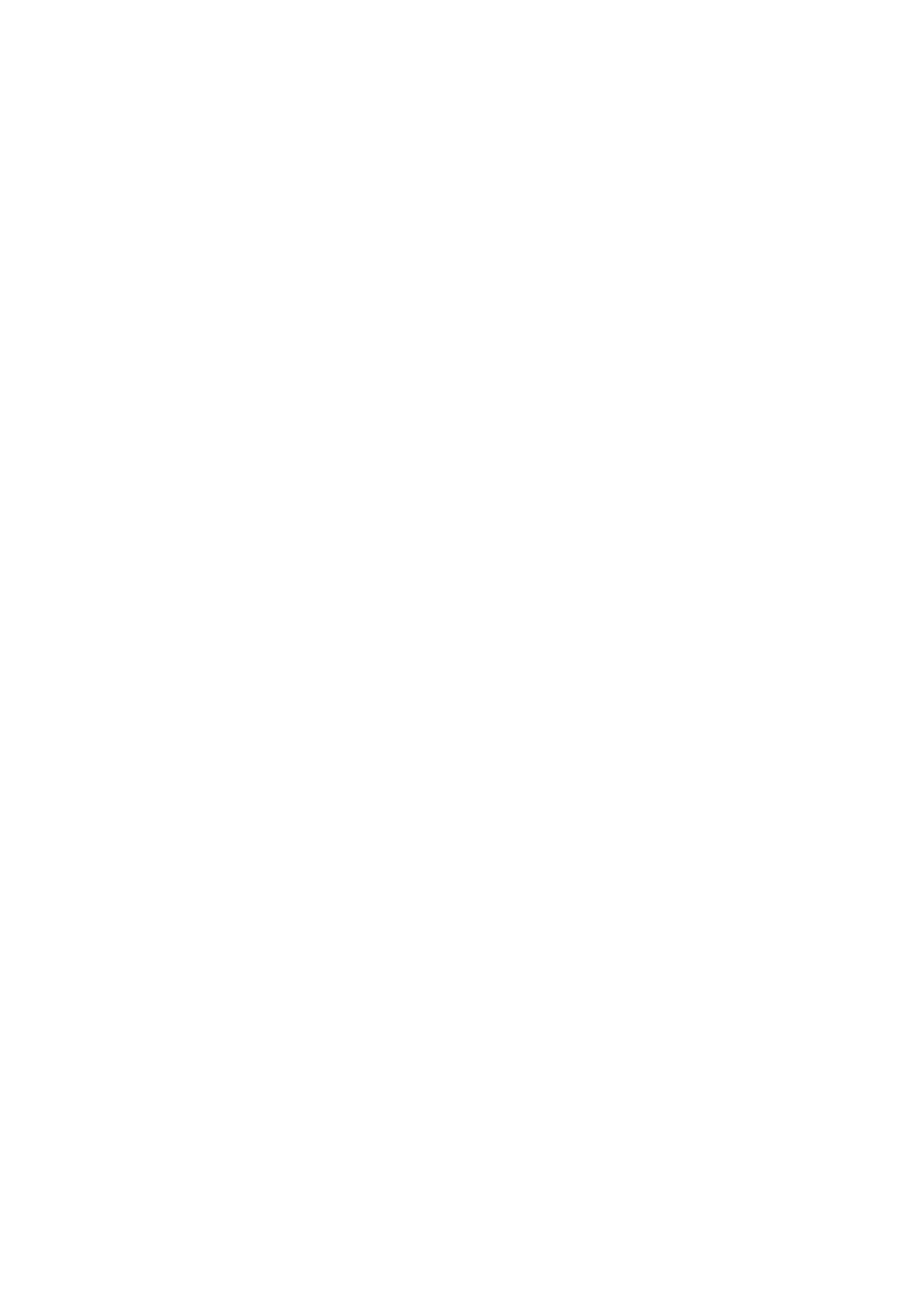

Note: a roll-call was conducted that ascertained the following members were in attendance at the commencement of the meeting:

| Cr Desley Simpson, JP         | $\checkmark$ | Mayor Hon Phil Goff, CNZM, JP   | $\checkmark$ |
|-------------------------------|--------------|---------------------------------|--------------|
| Cr Tracy Mulholland           |              | Cr Shane Henderson              |              |
| Deputy Mayor Cr Bill Cashmore | $\checkmark$ | <b>IMSB Member Glenn Wilcox</b> | $\checkmark$ |
| Cr Angela Dalton              |              | Cr Paul Young                   |              |

## **1 Apologies**

There were no apologies.

## **2 Declaration of Interest**

There were no declarations of interest.

## **3 Confirmation of Minutes**

Resolution number VFM/2022/1

MOVED by Chairperson D Simpson, seconded by Deputy Chairperson T Mulholland:

## **That the Value for Money Committee:**

**a) confirm the ordinary minutes of its meeting, held on Thursday, 18 November 2021, as a true and correct record.**

### **CARRIED**

### **4 Petitions**

There were no petitions.

## **5 Public Input**

There was no public input.

## **6 Local Board Input**

There was no local board input.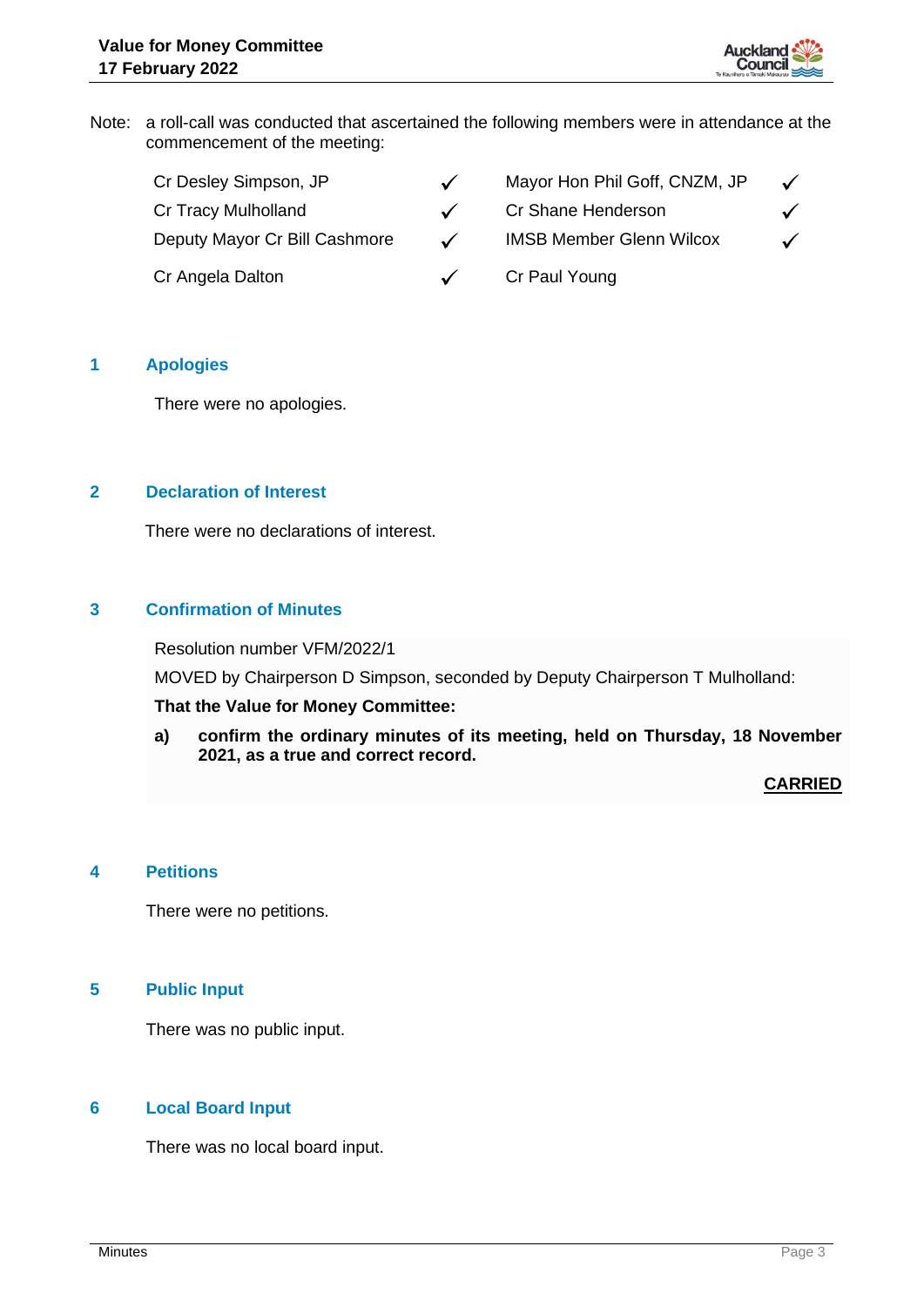

## **7 Extraordinary Business**

There was no extraordinary business.

## **8 Group Shared Services - Feasibility phase**

*Cr P Young entered the meeting at 10.08 am.*

A presentation was provided. A copy is attached to the official minutes and is available on the Auckland Council website as a minutes attachment.

Note: changes were made to the original recommendation with new clauses b), c) and d) being added as Chairperson's recommendations.

Resolution number VFM/2022/2

MOVED by Chairperson D Simpson, seconded by Deputy Chairperson T Mulholland:

#### **That the Value for Money Committee:**

- **a) receive the update report on the feasibility phase for Group Shared Services**
- **b) note that the Group Shared Services project is a group collaboration between Auckland Council, Auckland Transport, Eke Panuku, Watercare and Auckland Unlimited and responds to the recommendation from the 2020 review of council-controlled organisations to draw up a group policy on shared services**
- **c) note that the feasibility phase is the first stage of the Group Shared Services project which includes the baseline assessment and future state service delivery model design and analysis to be completed by the end of April 2022 with the full feasibility phase completed by end May 2022**
- **d) request the Group Shared Services feasibility phase recommendations and expected benefits be reported to the Value for Money Committee meeting in June 2022.**

## **CARRIED**

### **Attachments**

A 17 February 2022, Value for Money Committee: Item 8 - Group Shared Services - Feasibility phase, presentation

### **9 Update on Council Benefits Management Improvement Work**

Note: a change was made to the original recommendation with new clause b) being added as a Chairperson's recommendation.

Resolution number VFM/2022/3

MOVED by Chairperson D Simpson, seconded by Deputy Chairperson T Mulholland:

### **That the Value for Money Committee:**

- **a) note the update provided on benefits management improvements underway at Auckland Council**
- **b) request the Enterprise Portfolio Management Office report back to the appropriate committee of the Governing Body in early 2023 on the completion of the benefit improvement actions, and the success and value the work programme has delivered.**

### **CARRIED**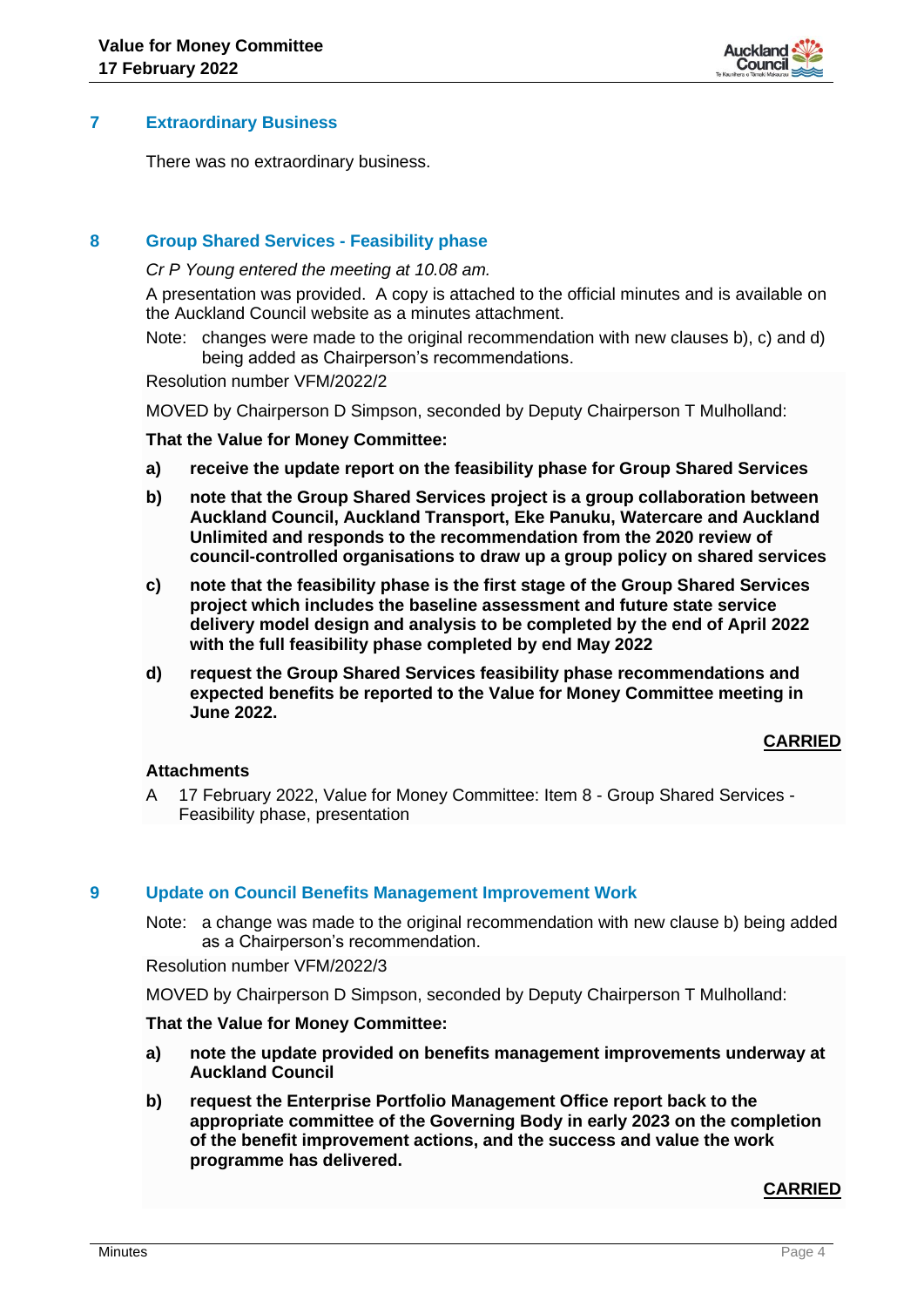

## **10 Auckland Council savings progress for the period ended 31 December 2021**

A presentation was provided. A copy is attached to the official minutes and is available on the Auckland Council website as a minutes attachment. Resolution number VFM/2022/4

MOVED by Chairperson D Simpson, seconded by Mayor P Goff:

#### **That the Value for Money Committee:**

**a) note the Auckland Council progress of \$70.6 million (78.4 per cent) achieved towards the \$90 million operating budget savings target for the 2021/2022 financial year, including \$6.2 million achieved during the quarter ended 31 December 2021.**

## **CARRIED**

## **Attachments**

A 17 February 2022, Value for Money Committee: Item 10 - Auckland Council savings progress for the period ended 31 December 2021, presentation

### **11 Summary of Value for Money Committee information memoranda and briefings (including the forward work programme) - 17 February 2021**

Note: a change was made to the original recommendation with new clause c) being added as a Chairperson's recommendation.

Resolution number VFM/2022/5

MOVED by Chairperson D Simpson, seconded by Deputy Chairperson T Mulholland:

#### **That the Value for Money Committee:**

- **a) note the progress on the forward work programme appended as Attachment A of the agenda report**
- **b) receive the summary of information memoranda and briefings – 17 February 2022**
- **c) request that the forward work programme be amended to include a report for June 2022 on the value for money outcomes achieved by Auckland Council during the 2019-2022 electoral term.**

**CARRIED**